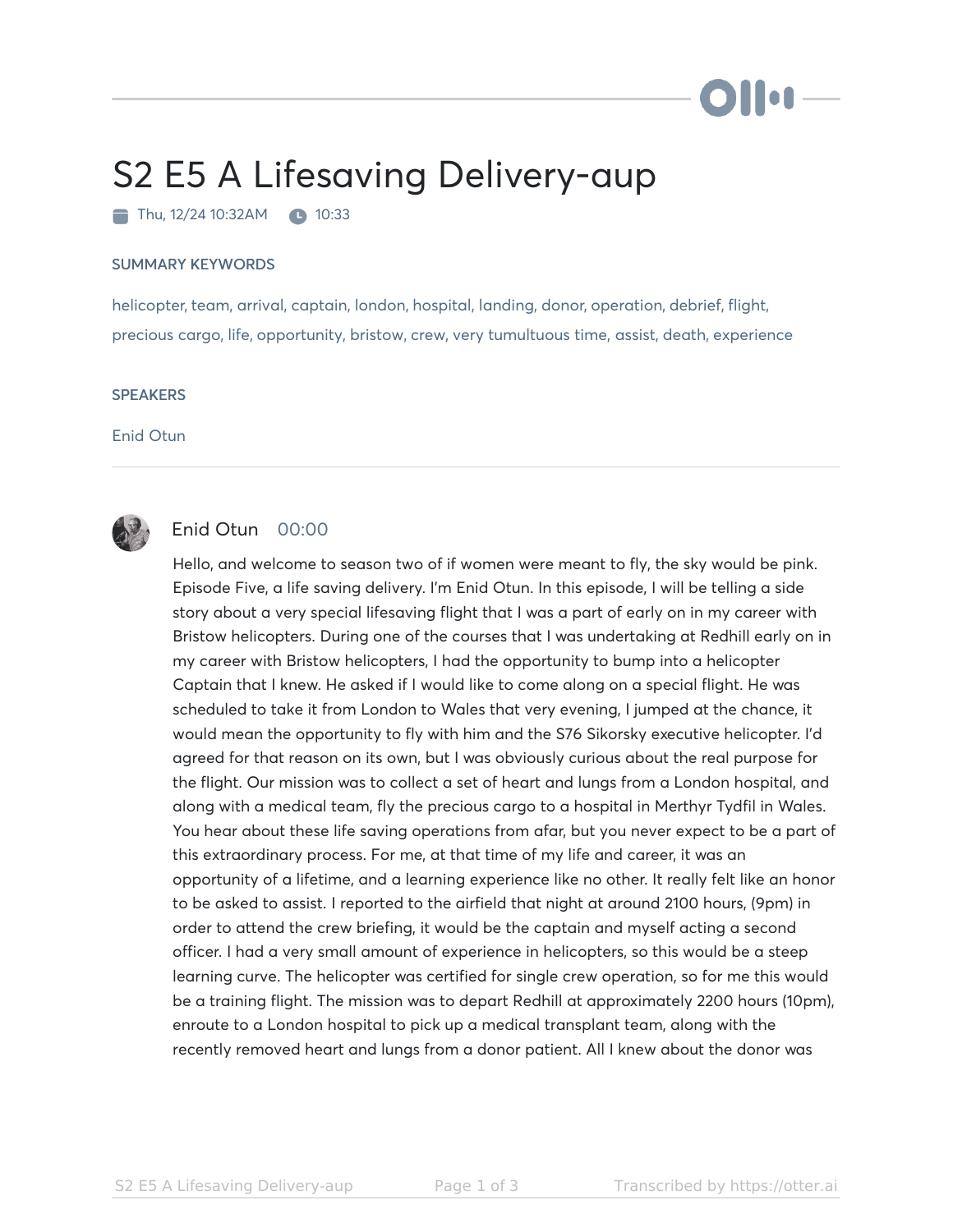that they had experienced a fatal accident and had been in the donor program. The recipient would be waiting at the Merthyr Tydfil hospital for delivery of the organs. For me, it would be a surreal experience, all of it. It would be a night of firsts and the opportunity to meet some amazing extraordinary people who save lives. The captain and I walked out to the S76 so that he could familiarize me with the aircraft and my duties. This majestic machine was still in the hangar being prepared and it always took my breath away. No matter how many times I saw it. It was sleek and fast, well it was in those days, and for some reason I loved it. Up until then, my experience of helicopters had been the Bell 212 out in Nigeria. This helicopter was the staple of helicopter operations out there and in many other places around the world supporting the oil industry. This was the civilian variant of the Huey family of helicopters that were used in the Vietnam War, and they were nothing if not robust workhorses that took a beating. The S76 was much more executive looking, and was used as such. We briefed on my duties, and on the understanding that if there was anything I didn't understand, I was to ask. I would be assisting with radio calls, our medical team and crew support. At approximately 2200 hours, (10pm). We received the call to position to the London Hospital, where we would wait to pick up the medical team. They had started the intricate operation to remove the organs and there was a finite time between removal and transportation. Our scheduled flight time was approximately 25 minutes, and as we started our engines, I felt this rush of adrenaline as well as a wave of sadness for the donor who'd passed away. but in doing so, ensure that a stranger would receive a new lease of life, What a tragic time for the donors family, but what a chance for the recipient and I hoped the donors family took comfort and pride in the way their loved one had made such a difference. Life and Death was a big thing for me at that time, and I was still processing my understanding of death amongst other things. This had in part been brought on by the death of my dear friend in a helicopter accident just months earlier. I didn't feel at that time that I was able to deal with his death, even then, having experienced more than my fair share of it, and in spite of the kind of job that I did, as a child. Some of the West African rituals around death and dying had been very traumatizing to me. Some of my wider family may have found them comforting, but I found them macarbe and shocking. Of course, in the case of my father's death, I was also dealing with powerful contradictory feelings of grief and relief that he could no longer hurt me. It was a very tumultuous time. Now I wrestled with a feeling that if for some reason I was to lose my life as part of my job, would I have done enough to justify my existence on Earth, I guess I was being forced to face my own mortality. And that was hard and frightening. Deep I know, but for some reason, it was a part of me that I couldn't accept or contain. Perhaps, unsurprisingly, I was convinced that I would die in a plane crash. We landed 30 minutes later in London and shut down our engines to await further instructions from the team on the progress of the operation. It came sooner than expected, and we started up our engines again in preparation for the team's arrival. In all, we had a medical team of four as well as the special coolbox which was holding the